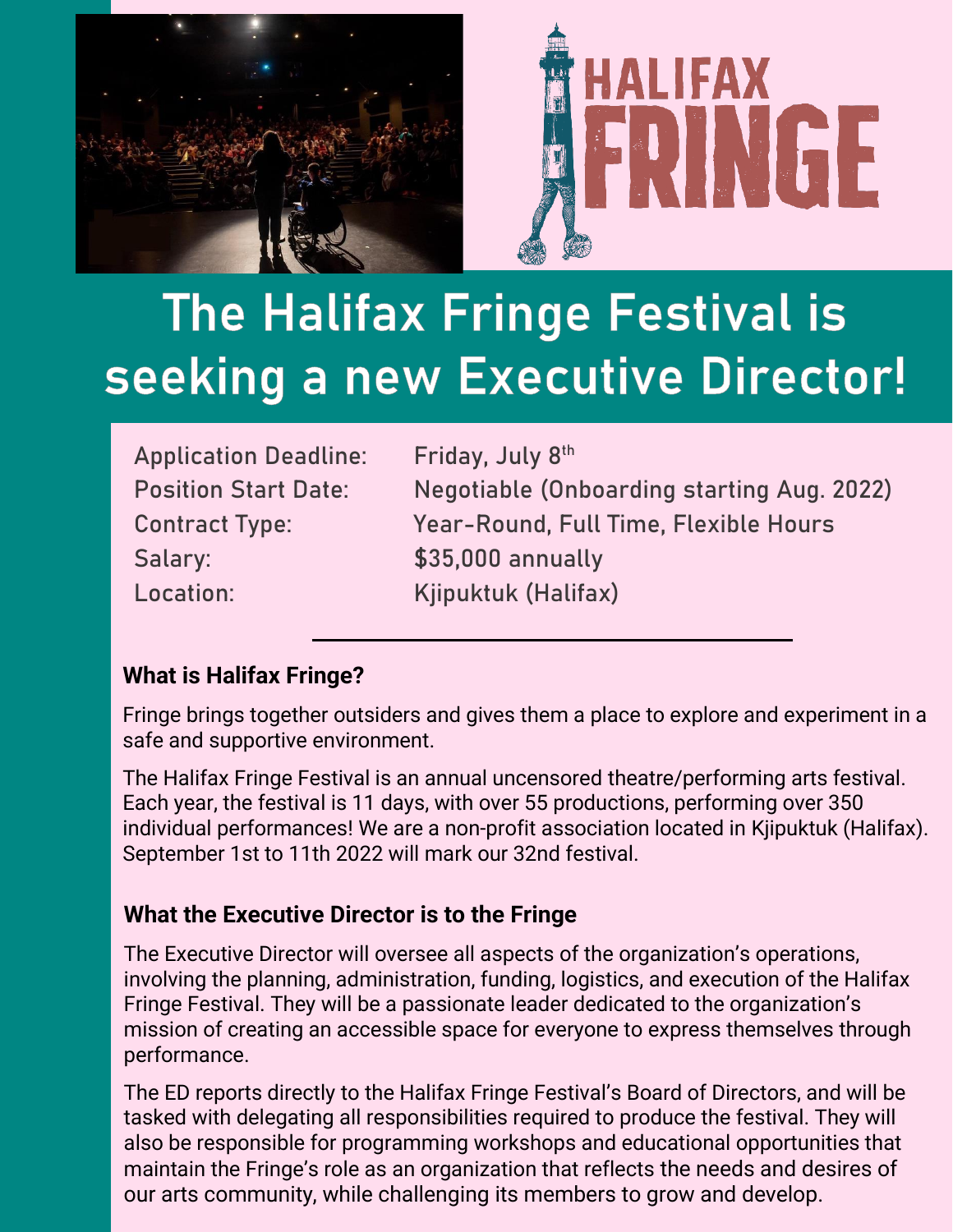## **We are looking for someone who…**

- Has a desire to champion the priorities, vision, and mandate of Halifax Fringe and the Canadian Association of Fringe Festivals (CAFF).
- Is excited to build the Fringe Festival as a safe, fair, encouraging, and dynamic workplace.
- Is able to confidently represent Fringe at industry events and within the theatre community.
- Has the confidence to challenge the status quo and encourage others to rethink the way they interact with the arts community.
- Is able to manage hectic and overlapping schedules in the short term and long term.
- Has lived experience working or living in the underrepresented arts community.
- Has the ability to build connections and collaborations with a variety of community members.
- Has a willingness to continuously learn and grow on the job.
- Has strong communication skills.

## **What specific responsibilities are expected of the Executive Director?**

#### *Programming & Festival Planning:*

- Oversee all aspects of coordinating the festival, aiming to forecast and continuously build on the needs of the festival throughout the year, leading up to the festival week in September.
- Writing and disseminating annual applications for artists, including an Early Bird launch event, and application deadline.
- Handling all logistics related to programming and executing the festival, with a priority on close communication with artists and staff.
- Marketing the Festival's activities to key stakeholders and the public.
- Promoting Fringe Festival artists, staff, and the Festival itself throughout the year.

#### *Budgeting & Financial Development:*

- Ensuring the financial sustainability of the organization, including grant writing/reporting, fundraising, development strategies, financial reporting, & drafting budgets.
- Managing and directing the organization's budget, including oversight and compliance with all funding arrangements.
- Forecasting the cash flow of the organization throughout the year to maintain a healthy budget and healthy festival.
- Developing fundraising and development strategies
- Cultivating and developing relationships with key external stakeholders and sponsors, including the international fringe touring circuit, government, corporate and community partners

#### *Organizational Management:*

- Hiring and managing seasonal staff (Technical Director, Volunteer Coordinator, and Box Office Manager,) as well as Fringe Festival volunteers.
- Facilitating a productive and healthy work environment for all contract staff to establish and achieve the organization's goals and objectives.
- Communicate with and delegate work to Board Members throughout the year
- Representing Fringe at industry events and within the theatre community.
- Hold the largest responsibility for ensuring the safety of the festival for all attending artists, audiences, staff, and volunteers.
- Prioritizing accessibility and inclusion in all stages of the Fringe Festival process. From applications to staging to audience.